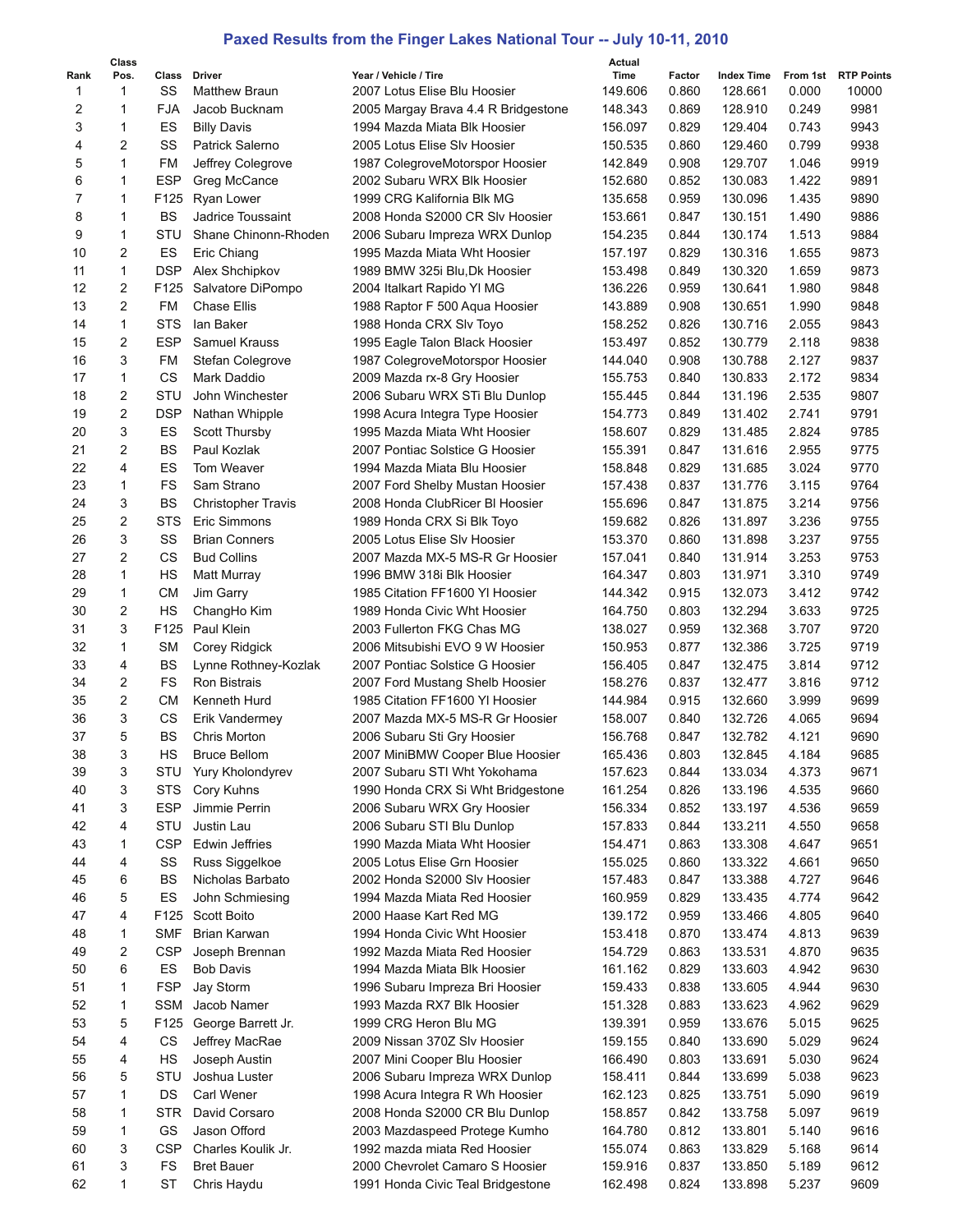| 63       | 7              | BS               | Douglas Adkisson                             | 2007 Pontiac Solstice G Hoosier                         | 158.168            | 0.847          | 133.968            | 5.307          | 9604         |
|----------|----------------|------------------|----------------------------------------------|---------------------------------------------------------|--------------------|----------------|--------------------|----------------|--------------|
| 64       | 4              | <b>STS</b>       | Stephen young                                | 1992 Mazda Miata Wht Bridgestone                        | 162.227            | 0.826          | 134.000            | 5.339          | 9602         |
| 65       | 3              | <b>DSP</b>       | <b>Christopher Dressler</b>                  | 1993 BMW 325is Blk Hoosier                              | 157.836            | 0.849          | 134.003            | 5.342          | 9601         |
| 66       | 4              | FM               | Steven Rosenberg                             | 1988 Raptor F500 Aqua, P Hoosier                        | 147.598            | 0.908          | 134.019            | 5.358          | 9600         |
| 67       | 5              | <b>STS</b>       | Benjamin Wagstaff                            | 1991 Mazda Miata Blk, Gr Kumho                          | 162.290            | 0.826          | 134.052            | 5.391          | 9598         |
| 68       | 2              | DS               | Bruno Lajoie                                 | 1998 Acura Integra Type Hoosier                         | 162.562            | 0.825          | 134.114            | 5.453          | 9593         |
| 69       | 5              | <b>CS</b>        | Mark Labbancz                                | 2009 Nissan 370Z Slv Hoosier                            | 159.770            | 0.840          | 134.207            | 5.546          | 9587         |
| 70       | 2              | GS               | Jeff Jacobs                                  | 2006 Honda Civic White Hoosier                          | 165.309            | 0.812          | 134.231            | 5.570          | 9585         |
| 71       | 2              | <b>ST</b>        | Dale Kunze                                   | 1989 Honda Civic SI Blk Bridgestone                     | 162.962            | 0.824          | 134.281            | 5.620          | 9581         |
| 72       | 2              | <b>SM</b>        | <b>PJ Corrales</b>                           | 1995 Nissan 240sx Wht Hoosier                           | 153.131            | 0.877          | 134.296            | 5.635          | 9580         |
| 73       | $\mathbf{1}$   | DP               | <b>Brian Ciarlei</b>                         | 1990 Mazda Miata SIv Hoosier                            | 153.712            | 0.874          | 134.344            | 5.683          | 9577         |
| 74       | 1              | EM               | David Newman                                 | 1970 Porsche 911 Wht Hoosier                            | 148.231            | 0.907          | 134.446            | 5.785          | 9570         |
| 74       | 3              | <b>ST</b>        | Johnny Rose                                  | 1990 Honda Civic SI Red Toyo                            | 163.163            | 0.824          | 134.446            | 5.785          | 9570         |
| 76       | 3              | GS               | Kenny Sorensen                               | 2003 Nissan Sentra SER Hoosier                          | 165.598            | 0.812          | 134.466            | 5.805          | 9568         |
| 77       | 6              | STS              | Dan Shalkowski                               | 1989 Honda CRX Si Blk Toyo                              | 162.917            | 0.826          | 134.569            | 5.908          | 9561         |
| 78       | 4              | <b>ST</b>        | <b>Timothy Kong</b>                          | 2000 Subaru Impreza 2.5 Dunlop                          | 163.397            | 0.824          | 134.639            | 5.978          | 9556         |
| 79       | 3              | <b>SM</b>        | David White                                  | 1995 Nissan 240SX Blk Hoosier                           | 153.589            | 0.877          | 134.698            | 6.037          | 9552         |
| 80       | 8              | <b>BS</b>        | Mike Casino                                  | 2000 Honda S2000 White Hoosier                          | 159.044            | 0.847          | 134.710            | 6.049          | 9551         |
| 81       | 1              | STX              | Sean OGorman                                 | 1990 Honda Civic Red Toyo                               | 162.421            | 0.830          | 134.809            | 6.148          | 9544         |
| 82       | 4              | <b>ESP</b>       | <b>Charles Moss</b>                          | 1995 Eagle Talon TSi AW Hoosier                         | 158.279            | 0.852          | 134.854            | 6.193          | 9541         |
| 83       | 9              | <b>BS</b>        | Mark Seelbinder                              | 2003 Honda S2000 Blu Hoosier                            | 159.331            | 0.847          | 134.953            | 6.292          | 9534         |
| 84       | $\overline{7}$ | <b>STS</b>       | Michael Lodsin                               | 1991 Honda CRX Si Teal, Toyo                            | 163.399            | 0.826          | 134.968            | 6.307          | 9533         |
| 85       | 10             | BS               | Adam Schoonmaker                             | 1992 Chevrolet Corvette Hoosier                         | 159.699            | 0.847          | 135.265            | 6.604          | 9512         |
| 86       | 2              | <b>SSM</b>       | <b>Todd Kean</b>                             | 1995 Nissan 240SX Wht Hoosier                           | 153.273            | 0.883          | 135.340            | 6.679          | 9507         |
| 87       | 3              | <b>SSM</b>       | Michael Fineberg                             | 2005 Mitsubishi Evoluti Hoosier                         | 153.283            | 0.883          | 135.349            | 6.688          | 9506         |
| 88       | 5<br>6         | <b>ST</b>        | Jeremy Prati                                 | 2002 Acura RSX type S B Yokohama                        | 164.362            | 0.824          | 135.434            | 6.773          | 9500         |
| 89       | 4              | CS<br><b>CSP</b> | Christopher Carmenin<br><b>Thomas Bracci</b> | 2007 Mazda RX8 Blu Kumho<br>1983 Mazda RX 7 Brn Hoosier | 161.355<br>157.131 | 0.840<br>0.863 | 135.538<br>135.604 | 6.877<br>6.943 | 9493<br>9488 |
| 90<br>91 | 7              | CS               | Keith Scala                                  | 2009 Mazda RX-8 Gry Hoosier                             | 161.452            | 0.840          | 135.620            | 6.959          | 9487         |
| 92       | 2              | <b>STX</b>       | Andy Weigel                                  | 2004 BMW 330Ci Blu Dunlop                               | 163.447            | 0.830          | 135.661            | 7.000          | 9484         |
| 93       | 11             | BS               | Patrick Huxley                               | 2002 Honda 2000 Slv Hoosier                             | 160.242            | 0.847          | 135.725            | 7.064          | 9480         |
| 94       | 1              | FP               | Robert Lang                                  | 1973 Triumph TR6 Slv Hoosier                            | 155.067            | 0.876          | 135.839            | 7.178          | 9472         |
| 95       | 4              | <b>FS</b>        | Michael Potocki                              | 2007 Ford Shelby GT Wht Hoosier                         | 162.307            | 0.837          | 135.851            | 7.190          | 9471         |
| 96       | 5              | <b>ESP</b>       | Jonathan Wolff                               | 2000 Chevrolet Camaro Z Hoosier                         | 159.459            | 0.852          | 135.859            | 7.198          | 9470         |
| 97       | 12             | <b>BS</b>        | David Potocki                                | 2008 Honda S2000CR Blk Hoosier                          | 160.443            | 0.847          | 135.895            | 7.234          | 9468         |
| 98       | $\mathbf 1$    | <b>HSL</b>       | Linda Duncan                                 | 2008 Mini Cooper Aqua Hoosier                           | 169.258            | 0.803          | 135.914            | 7.253          | 9466         |
| 99       | 4              | <b>SSM</b>       | Cy Lee                                       | 2006 Mitsu Evo IX Wht Hoosier                           | 153.940            | 0.883          | 135.929            | 7.268          | 9465         |
| 100      | 5              | SS               | Scott Hurley                                 | 2004 Chevrolet Corvette Hoosier                         | 158.066            | 0.860          | 135.937            | 7.276          | 9465         |
| 101      | 6              | SS               | <b>Bryan Hertweck</b>                        | 2008 Chevrolet Corvette Hoosier                         | 158.145            | 0.860          | 136.005            | 7.344          | 9460         |
| 102      | 4              | GS               | Joshua Parker                                | 1988 Honda CRX si Blk Hoosier                           | 167.518            | 0.812          | 136.025            | 7.364          | 9459         |
| 103      | 1              | <b>CP</b>        | Russell Burckhard                            | 1989 Ford Mustang LX BI Goodyear                        | 157.160            | 0.866          | 136.101            | 7.440          | 9453         |
| 104      | 8              | <b>STS</b>       | Cory Robb                                    | 1991 Mazda Miata Blk Toyo                               | 164.793            | 0.826          | 136.119            | 7.458          | 9452         |
| 105      | 5              | <b>SSM</b>       | Don Slevin                                   | 2005 Mazda Mazdaspeed M Hoosier                         | 154.195            | 0.883          | 136.154            | 7.493          | 9450         |
| 106      | 6              | <b>ST</b>        | <b>Andrew Bower</b>                          | 1991 Honda Civic Gry Bridgestone                        | 165.278            | 0.824          | 136.189            | 7.528          | 9447         |
| 107      | 3              | <b>STX</b>       | Adam Koback                                  | 2004 Subaru WRX Slv Dunlop                              | 164.140            | 0.830          | 136.236            | 7.575          | 9444         |
| 108      | 13             | BS               | Alan Pozner                                  | 2008 Porsche Boxster YI Hoosier                         | 161.030            | 0.847          | 136.392            | 7.731          | 9433         |
| 109      | 4              | STX              | Charles Thompson                             | 2004 Mini Cooper S - Jo Dunlop                          | 164.352            | 0.830          | 136.412            | 7.751          | 9432         |
| 110      | 9              | <b>STS</b>       | Joseph Montuoro                              | 1991 Mazda Miata Blk Toyo                               | 165.163            | 0.826          | 136.425            | 7.764          | 9431         |
| 111      | 2              | <b>FJA</b>       | <b>Timothy Vincent</b>                       | 2006 Birel KT-100 Red                                   | 157.109            | 0.869          | 136.528            | 7.867          | 9424         |
| 112      | 14             | BS               | Tony Economou                                | 2004 Honda S2000 Slv Hoosier                            | 161.316            | 0.847          | 136.635            | 7.974          | 9416         |
| 113      | 15             | BS               | Alan Schoonmaker                             | 1992 Chevrolet Corvette Hoosier                         | 161.361            | 0.847          | 136.673            | 8.012          | 9414         |
| 114      | 6              | <b>SSM</b>       | Jason Becker                                 | 2000 BMW Mcoupe Red Hoosier                             | 154.831            | 0.883          | 136.716            | 8.055          | 9411         |
| 115      | 16             | <b>BS</b>        | Bryan Olynyk                                 | 2005 Honda S2000 Blu Toyo                               | 161.453            | 0.847          | 136.751            | 8.090          | 9408         |
| 116      | 4              | <b>SM</b>        | <b>Robert Huiest</b>                         | 2003 Mitsubishi Lancer Kumho                            | 156.114            | 0.877          | 136.912            | 8.251          | 9397         |
| 117      | 6              | STU              | Matthew Wilder                               | 2010 Subaru WRX Blu Dunlop                              | 162.255            | 0.844          | 136.943            | 8.282          | 9395         |
| 118      | 2              | <b>FSP</b>       | Ed George                                    | 1996 Subaru Impreza Blu Hoosier                         | 163.548            | 0.838          | 137.053            | 8.392          | 9388         |
| 119      | 5              | FM               | <b>Todd Miller</b>                           | 1993 VW Solo VEE Blu, Or Hoosier                        | 150.956            | 0.908          | 137.068            | 8.407          | 9387         |
| 120      | 7              | ES               | <b>Bret Wallace</b>                          | 1995 Mazda Miata R Blu Hankook                          | 165.382            | 0.829          | 137.102            | 8.441          | 9384         |
| 121      | 1              | <b>BSL</b>       | <b>Heather Everett</b>                       | 2009 Honda S2000 CR Blk Hoosier                         | 161.973            | 0.847          | 137.191            | 8.530          | 9378         |
| 122      | 7              | <b>ST</b>        | <b>Todd Kunze</b>                            | 1989 Honda Civic SI Wht Bridgestone                     | 166.544            | 0.824          | 137.232            | 8.571          | 9375         |
| 123      | 10             | <b>STS</b>       | Richard Assarabowski                         | 1991 Mazda Miata Blk Bridgestone                        | 166.152            | 0.826          | 137.242            | 8.581          | 9375         |
| 124      | 7              | SS               | Keath Marx                                   | 2002 Chevrolet Corvette Hoosier                         | 159.627            | 0.860          | 137.279            | 8.618          | 9372         |
| 125      | 5              | <b>STX</b>       | Joseph Blaha                                 | 2005 Mazda RX8 Purple Dunlop                            | 165.438            | 0.830          | 137.314            | 8.653          | 9370         |
| 126      | 5              | GS               | Michael Wilson                               | 2006 Honda Civic Si Gry Kumho                           | 169.107            | 0.812          | 137.315            | 8.654          | 9370         |
| 127      | 1              | AM               | <b>Bill Gendron</b>                          | 2009 CK/Dragon MK1a Red Hoosier                         | 137.372            | 1.000          | 137.372            | 8.711          | 9366         |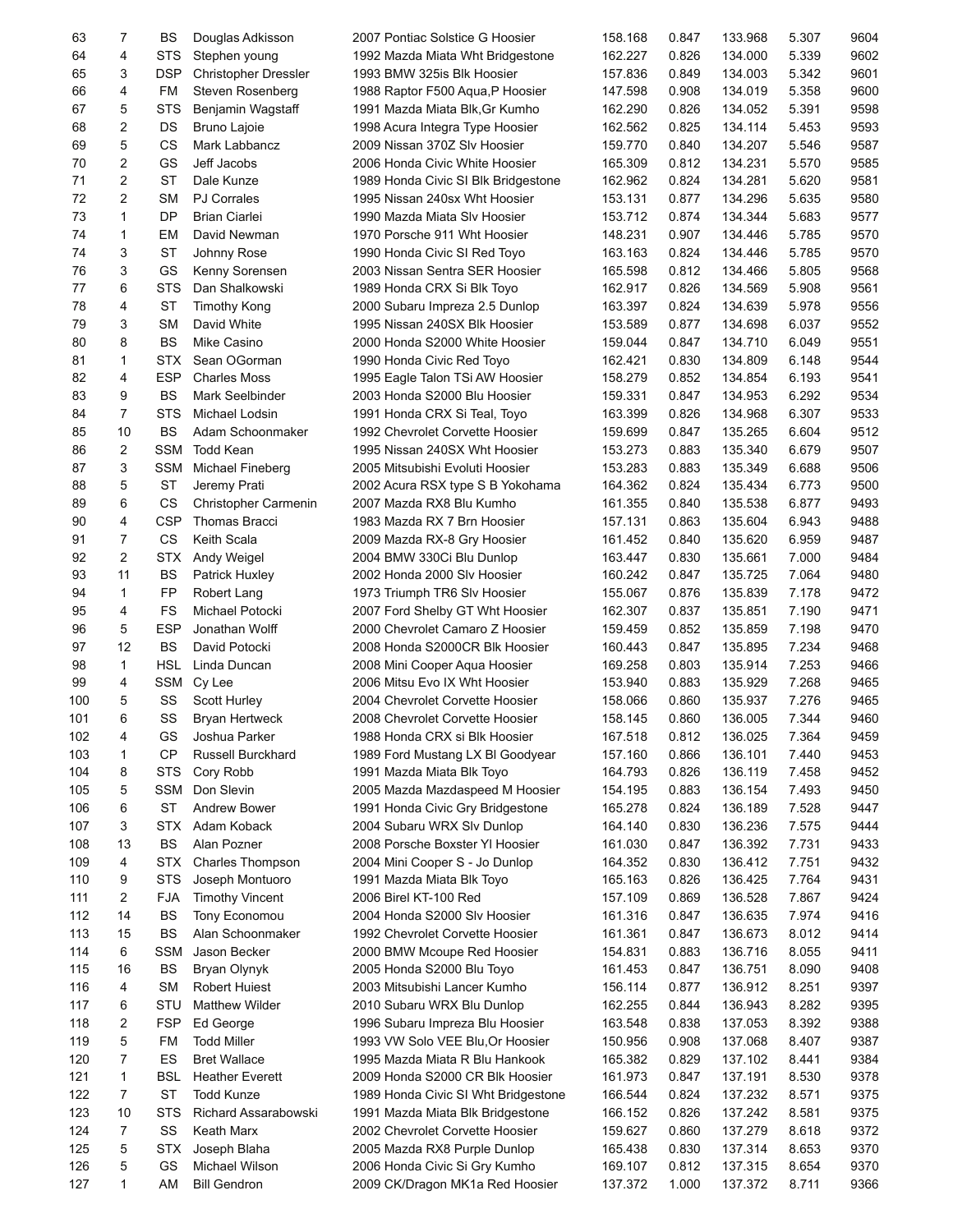| 128 | 1              | ВM               | Jose Gonzales            | 1979 Legrand MK 18 DSR Hoosier      | 142.407 | 0.965 | 137.423 | 8.762  | 9362 |
|-----|----------------|------------------|--------------------------|-------------------------------------|---------|-------|---------|--------|------|
| 129 | 2              | <b>BSL</b>       | Michelle Quinn           | 2006 Subaru STi Gry Hoosier         | 162.320 | 0.847 | 137.485 | 8.824  | 9358 |
| 130 | $\overline{7}$ | STU              | Hank Wallace             | 1995 BMW M3 Blu Yokohama            | 162.985 | 0.844 | 137.559 | 8.898  | 9353 |
| 131 | 8              | <b>ST</b>        | <b>Bryan Rawlins</b>     | 1990 Honda Civic Si Red Toyo        | 166.981 | 0.824 | 137.592 | 8.931  | 9351 |
| 132 | 6              | <b>ESP</b>       | Christian Nissen         | 2006 Subaru WRX Hoosier             | 161.530 | 0.852 | 137.624 | 8.963  | 9349 |
| 133 | 1              | EР               | <b>Robert Chrismas</b>   | 1989 Honda Civic Si Wht Hoosier     | 157.679 | 0.873 | 137.654 | 8.993  | 9347 |
| 134 | 2              | EM               | Paul Shaver              | 1970 MG Midget Red Hoosier          | 151.788 | 0.907 | 137.672 | 9.011  | 9345 |
| 135 | 6              | F125             | <b>Gregory Vincent</b>   | 1997 MBA Shifter Kart Y MG          | 143.573 | 0.959 | 137.687 | 9.026  | 9344 |
| 136 | 9              | <b>ST</b>        | Jeff Weaver              | 1990 honda civic si Wht Bridgestone | 167.220 | 0.824 | 137.789 | 9.128  | 9338 |
| 137 | 11             | <b>STS</b>       | Joseph Barbato           | 1991 Honda CRX Teal Toyo            | 166.939 | 0.826 | 137.892 | 9.231  | 9331 |
| 138 | 8              | ES               | <b>Bud Bohrer</b>        | 1988 Porsche 944 Wht Hoosier        | 166.498 | 0.829 | 138.027 | 9.366  | 9321 |
| 139 | $\overline{7}$ | F125             | Jeffrey Craven           | 2009 TopKart ICC Blu MG             | 143.953 | 0.959 | 138.051 | 9.390  | 9320 |
| 140 | 5              | <b>CSP</b>       | <b>Matt Klein</b>        | 2001 Audi TT Silver Kumho           | 160.042 | 0.863 | 138.116 | 9.455  | 9315 |
| 141 | 6              | FM               | James Fisher             | 2008 Quadrini Racing En Hoosier     | 152.142 | 0.908 | 138.145 | 9.484  | 9313 |
| 142 | 8              | SS               | <b>Garick Tischler</b>   | 2002 Chevrolet Corvette Hoosier     | 160.655 | 0.860 | 138.163 | 9.502  | 9312 |
| 143 | 6              | STX              | <b>Mark Pedley</b>       | 2004 VW R32 Blu Bridgestone         | 166.544 | 0.830 | 138.232 | 9.571  | 9308 |
| 144 | 2              | ВM               | <b>Brad Fish</b>         | 1981 Ralt RT-5 (VW Powe Hoosier     | 143.261 | 0.965 | 138.247 | 9.586  | 9307 |
| 145 | 7              | <b>SSM</b>       | <b>Grant Winston</b>     | 2005 Mazdaspeed Miata O Hoosier     | 156.665 | 0.883 | 138.335 | 9.674  | 9301 |
|     |                |                  | <b>Thomas Petschauer</b> |                                     |         |       |         |        |      |
| 146 | 9              | SS               |                          | 2004 Porsche GT3 grey Hoosier       | 160.876 | 0.860 | 138.353 | 9.692  | 9299 |
| 147 | 5              | <b>HS</b>        | Gwen Baake               | 2009 Mini Cooper Blu Kumho          | 172.303 | 0.803 | 138.359 | 9.698  | 9299 |
| 148 | 3              | <b>CM</b>        | Albert Weinert           | 1986 titan mk9b Gld Hoosier         | 151.301 | 0.915 | 138.440 | 9.779  | 9294 |
| 149 | $\overline{7}$ | STX              | Kevin Tulay              | 2004 Subaru WRX Slv Dunlop          | 167.079 | 0.830 | 138.676 | 10.015 | 9278 |
| 150 | 6              | GS               | Andrew Baker             | 2003 Nissan Sentra SE-R Hoosier     | 170.840 | 0.812 | 138.722 | 10.061 | 9275 |
| 151 | 1              | HS               | <b>Gregory Turner</b>    | 2010 Mini Cooper Cooper Bridgestone | 172.933 | 0.803 | 138.865 | 10.204 | 9265 |
| 152 | 6              | <b>CSP</b>       | William Schambach        | 1990 Mazda Miata Red Hoosier        | 161.123 | 0.863 | 139.049 | 10.388 | 9253 |
| 153 | 9              | ES               | <b>Richard Dunbar</b>    | 1990 Mazda Miata Red Hoosier        | 167.843 | 0.829 | 139.142 | 10.481 | 9247 |
| 154 | 10             | <b>ST</b>        | Stephanie Zadrozny       | 1989 Honda Civic Red Bridgestone    | 168.941 | 0.824 | 139.207 | 10.546 | 9242 |
| 155 | 6              | <b>HS</b>        | Bernie Baake             | 2009 Mini Cooper Blu Kumho          | 173.365 | 0.803 | 139.212 | 10.551 | 9242 |
| 156 | 3              | ВM               | Ronald Fish              | 1981 Ralt RT-5 (VW powe Hoosier     | 144.423 | 0.965 | 139.368 | 10.707 | 9232 |
| 157 | 7              | <b>CSP</b>       | Nicholas Babin           | 1990 Mazda Miata Wht Hoosier        | 161.631 | 0.863 | 139.488 | 10.827 | 9224 |
| 158 | 10             | SS               | Mark Valera              | 2004 Chevrolet Corvette Hoosier     | 162.205 | 0.860 | 139.496 | 10.835 | 9223 |
| 159 | 8              | F <sub>125</sub> | <b>Christopher Eme</b>   | 1999 CRG Heron Blu, Ylw MG          | 145.568 | 0.959 | 139.600 | 10.939 | 9216 |
| 160 | 2              | <b>SMF</b>       | Andy Walker              | 1993 Honda Civic Red Hoosier        | 160.560 | 0.870 | 139.687 | 11.026 | 9211 |
| 161 | 11             | SS               | Marc Portanova           | 2002 Chevrolet Corvette Hoosier     | 162.716 | 0.860 | 139.936 | 11.275 | 9194 |
| 162 | 8              | STX              | <b>Brian DePietro</b>    | 2005 Mazda RX-8 Pur Dunlop          | 168.665 | 0.830 | 139.992 | 11.331 | 9191 |
| 163 | 5              | <b>SM</b>        | Eric Smith               | 2003 Mitsubishi Lancer Kumho        | 159.642 | 0.877 | 140.006 | 11.345 | 9190 |
| 164 | 3              | SMF              | <b>Brian Kuehl</b>       | 1991 Honda CRX Blu Hoosier          | 160.957 | 0.870 | 140.033 | 11.372 | 9188 |
| 165 | $\overline{2}$ | CS               | George Modlin            | 2009 Pontiac Solstice R Yokohama    | 166.736 | 0.840 | 140.058 | 11.397 | 9186 |
| 166 | 9              | STX              | Andre Downey             | 2002 Subaru WRX Mrn Yokohama        | 168.869 | 0.830 | 140.161 | 11.500 | 9180 |
| 167 | 11             | ST               | Shaun Hallam             | 2006 Scion tC SIv Dunlop            | 170.513 | 0.824 | 140.503 | 11.842 | 9157 |
| 168 | 2              | AM               | William Goodale          | 1998 Dragon F1 Ylw Hoosier          | 140.565 | 1.000 | 140.565 | 11.904 | 9153 |
| 169 | 1              | CSL              | Lynn Collins             | 2007 Mazda MX-5 MS-R Gr Hoosier     | 167.470 | 0.840 | 140.675 | 12.014 | 9146 |
| 170 | 10             | ES               | Jon Laughlin             | 1994 Mazda Miata Red Hoosier        | 170.069 | 0.829 | 140.987 | 12.326 | 9126 |
| 171 | 1              | <b>STSL</b>      | Anne Vincent             | 1995 Mazda Miata Blk Toyo           | 170.851 | 0.826 | 141.123 | 12.462 | 9117 |
| 172 | 1              | SSL              | Donna Marx               | 2002 Chevrolet Corvette Hoosier     | 164.466 | 0.860 | 141.441 | 12.780 | 9096 |
| 173 | 9              | F125             | Steven Lower             | 1999 CRG Kalifornia Blk MG          | 147.506 | 0.959 | 141.458 | 12.797 | 9095 |
| 174 | 11             | ES               | Carl Deane               | 1991 Toyota MR2 Blk Hankook         | 170.668 | 0.829 | 141.484 | 12.823 | 9094 |
| 175 | 1              |                  | STUL Lana Tsurikova      | 1995 BMW M3 Blu Yokohama            | 167.891 | 0.844 | 141.700 | 13.039 | 9080 |
| 176 | 6              | SΜ               | <b>Fred Kratzel</b>      | 1997 Ford Mustang Blk Hoosier       | 161.605 | 0.877 | 141.728 | 13.067 | 9078 |
| 177 | 8              | STU              | Surowick RJ              | 2006 Subaru Impreza wrx Falken      | 168.052 | 0.844 | 141.836 | 13.175 | 9071 |
| 178 | 12             | <b>ST</b>        | John Stephens            | 1994 Honda Civic EX Blk Bridgestone | 172.143 | 0.824 | 141.846 | 13.185 | 9070 |
| 179 | 2              | FP               | Joel Higginbotham        | 1996 Subaru Brighton Gr Hoosier     | 162.047 | 0.876 | 141.953 | 13.292 | 9064 |
|     |                |                  |                          |                                     |         |       |         |        |      |
| 180 | 2              | DP               | <b>Brian Reeves</b>      | 1994 Mazda Miata Red Hoosier        | 162.614 | 0.874 | 142.125 | 13.464 | 9053 |
| 181 | 3              | AM               | <b>Stacey Strout</b>     | 1998 Dragon F1 Ylw Hoosier          | 142.188 | 1.000 | 142.188 | 13.527 | 9049 |
| 182 | 12             | SS               | Randy Petschauer         | 2004 Porsche GT3 Red Hoosier        | 165.340 | 0.860 | 142.192 | 13.531 | 9048 |
| 183 | 5              | FS               | <b>Chris Shropshire</b>  | 2007 ford/shelby shelby Hoosier     | 169.997 | 0.837 | 142.287 | 13.626 | 9042 |
| 184 | 3              | EM               | Klaus Willroider         | 1985 BMW 325es Gld Hoosier          | 156.992 | 0.907 | 142.392 | 13.731 | 9036 |
| 185 | 4              | EM               | <b>Geoff Chislett</b>    | 1985 BMW 325 Brn Hoosier            | 157.098 | 0.907 | 142.488 | 13.827 | 9030 |
| 186 | 12             | <b>STS</b>       | Marc Monnar              | 1991 Mazda Miata Blk, Gr Kumho      | 172.508 | 0.826 | 142.492 | 13.831 | 9029 |
| 187 | 7              | <b>HS</b>        | Jose Mercado             | 2008 Honda Accord Blue N/A          | 177.820 | 0.803 | 142.789 | 14.128 | 9011 |
| 188 | 4              | <b>DSP</b>       | Olga Bogdanova           | 1989 BMW 325i Blu Hoosier           | 168.222 | 0.849 | 142.820 | 14.159 | 9009 |
| 189 | 5              | <b>DSP</b>       | Karl Hughes              | 1987 BMW 325is Gry Kumho            | 168.385 | 0.849 | 142.959 | 14.298 | 9000 |
| 190 | 6              | <b>FS</b>        | Wes Davis                | 2004 Pontiac GTO Slv BFGoodrich     | 170.851 | 0.837 | 143.002 | 14.341 | 8997 |
| 191 | 13             | ST               | Roger Whipple            | 1991 Honda Civic Red Bridgestone    | 173.677 | 0.824 | 143.110 | 14.449 | 8990 |
| 192 | $\overline{2}$ | <b>STR</b>       | Richard Hutchinson       | 2008 Honda S2000 SEE AR Toyo        | 169.982 | 0.842 | 143.125 | 14.464 | 8989 |